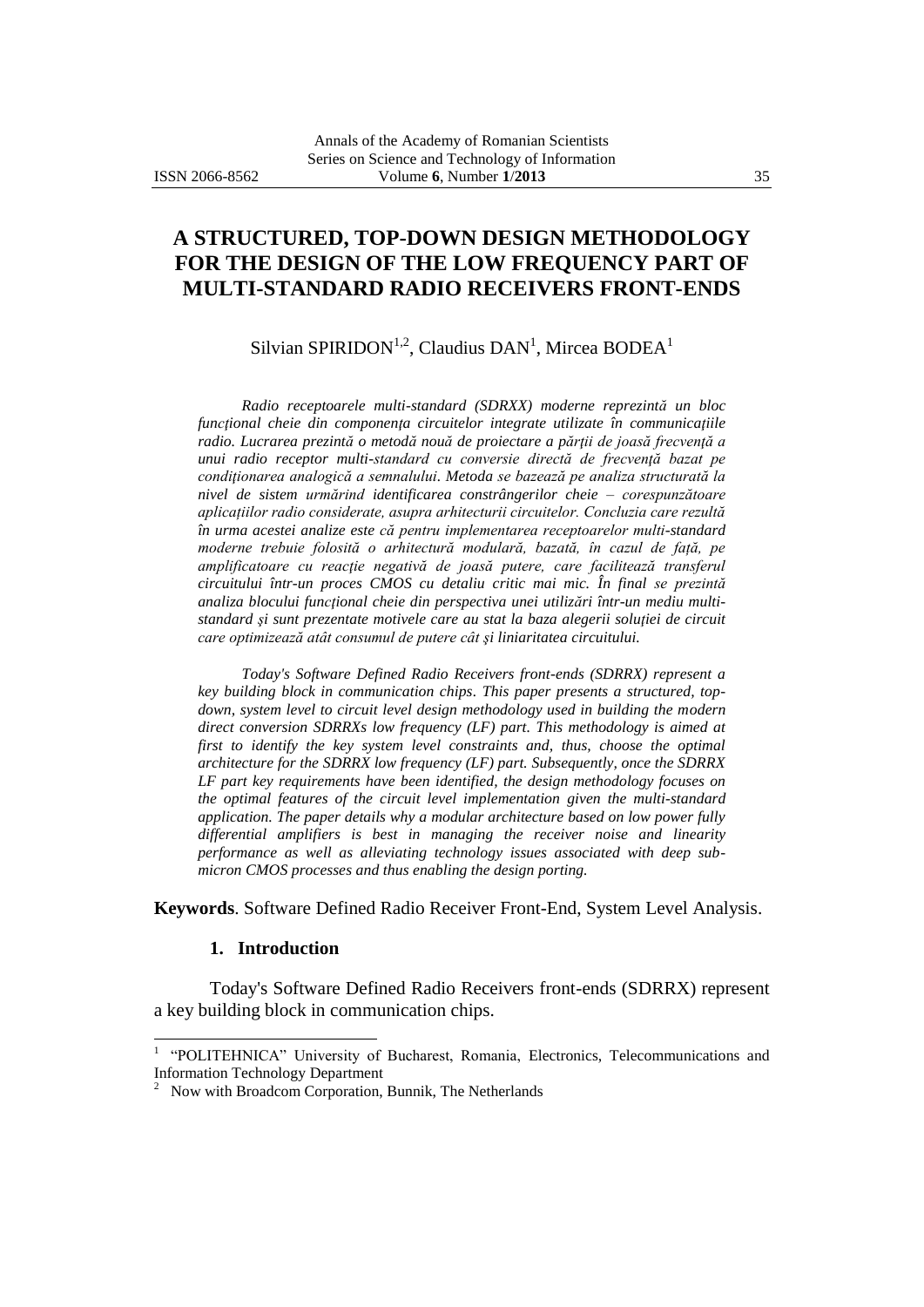

Fig. 1 – Generic SDRRX block diagram [1].

This paper presents a structured, top-down, system level to circuit level design methodology used in building the modern direct conversion SDRRXs low frequency (LF) part.

The block diagram of a direct conversion SDRRX that uses analog channel selection is shown in Figure 1 [1]. This receiver front-end topology is well known and its usage for multi-standard radio applications is natural [2]. The authors have been actively involved in the past years in analyzing the architectures used in designing such as mixer-based direct conversion multistandard radio receivers [1, 3, 4] and in the study of the key trade-offs that shape their design process [5, 6]. The receiver is split in two parts: a high frequency (HF) part formed by the LNAs and the downconversion mixer and a low frequency (LF) part made out of the mixer's transimpedance amplifier (TIA), the low pass filter (LPF) and the variable gain amplifier (VGA).

The main focus of the paper is to disclose the novel system level driven design methodology for the LF part of the SDRRX. The baseband circuit design for multi standard radio applications has been addressed in several publications so far (e. g. [7]). But, in todays design environment the key SDRRX features are stemming from the system level analysis. In the recent works, the authors emphasize the importance of the system level analysis in building power and area efficient receiver designs for multi-standard radio receivers [8, 9].

Hence, Section 2 introduces the key system level aspects that shape the SDRRX LF part design and presents the modular architecture based on low power, low noise and highly linear fully differential feedback amplifiers multistandard. Section 3 explains the optimal design choice for baseband amplifier design considering the multi-standard design constraints. Finally, Section 4 concludes the paper.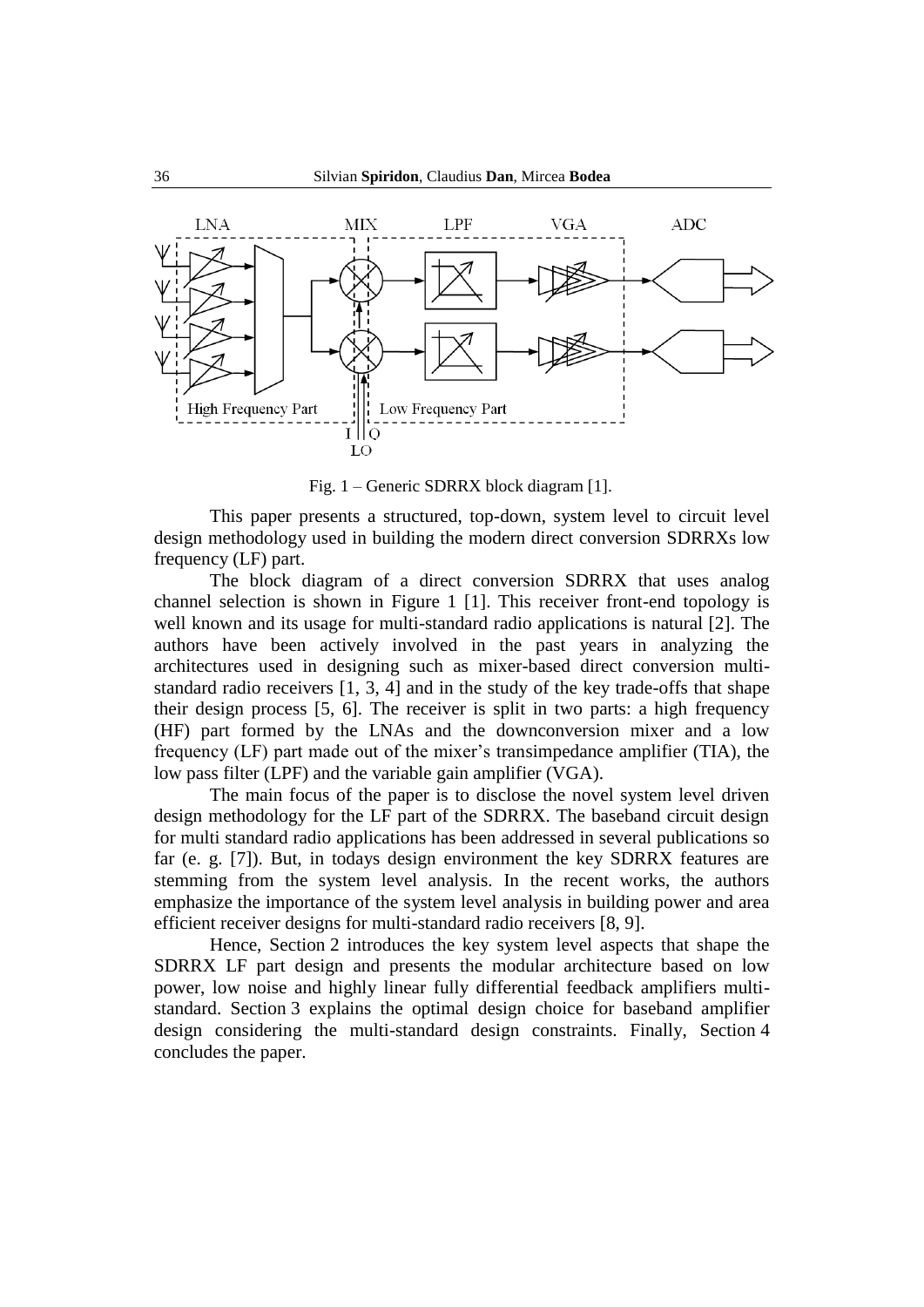

Fig. 2 – SDRRX LF part building brick.

## **2. Defining the Modular Architecture as the Optimal Implementation for the SDRRX LF Part**

The multi-standard environment is characterized by several key parameters that have different values for every wireless standard or even within the same standard. These parameters are the RF frequency plan, the signal bandwidth and the minimum signal-to-noise ratio that enables a proper demodulation. The authors have highlighted the values of these parameters for the present day key wireless standards in [10].

Hence, the designer must be enabled to handle efficiently the noise and linearity performance of the system regardless of the values of the various parameters listed before and of the CMOS process feature that is being used.

For the SDRRX LF part design its noise performance is less critical due to the RF stages gain, while its operation must be very linear, considering the lack of significant filtering on the RF path. Given the rather low baseband signal frequency for the wireless standards (i. e., up to a few tens of MHz), the use of negative feedback in the analog signal conditioning path of the SDRRX LF part blocks is the optimal solution to control the system linearity. Thus, it becomes natural for the SDRRX LF chain blocks to be implemented with low power fully differential feedback amplifiers (FDFAs), redrawn in Figure 2. As in-depth analyzed in [1], the FDFAs highly linear operation is due to their high loop gain at the maximum frequency of interest and to the linear elements in the feedback network (i. e., metal-insulator-metal capacitors and poly-Si resistors). Given the variable baseband channel bandwidth, specific to the multi-standard implementation, the feed-back network RC ladder is to be made programmable. Some programmability is also required in the opamp, as it will be detailed in Section 4.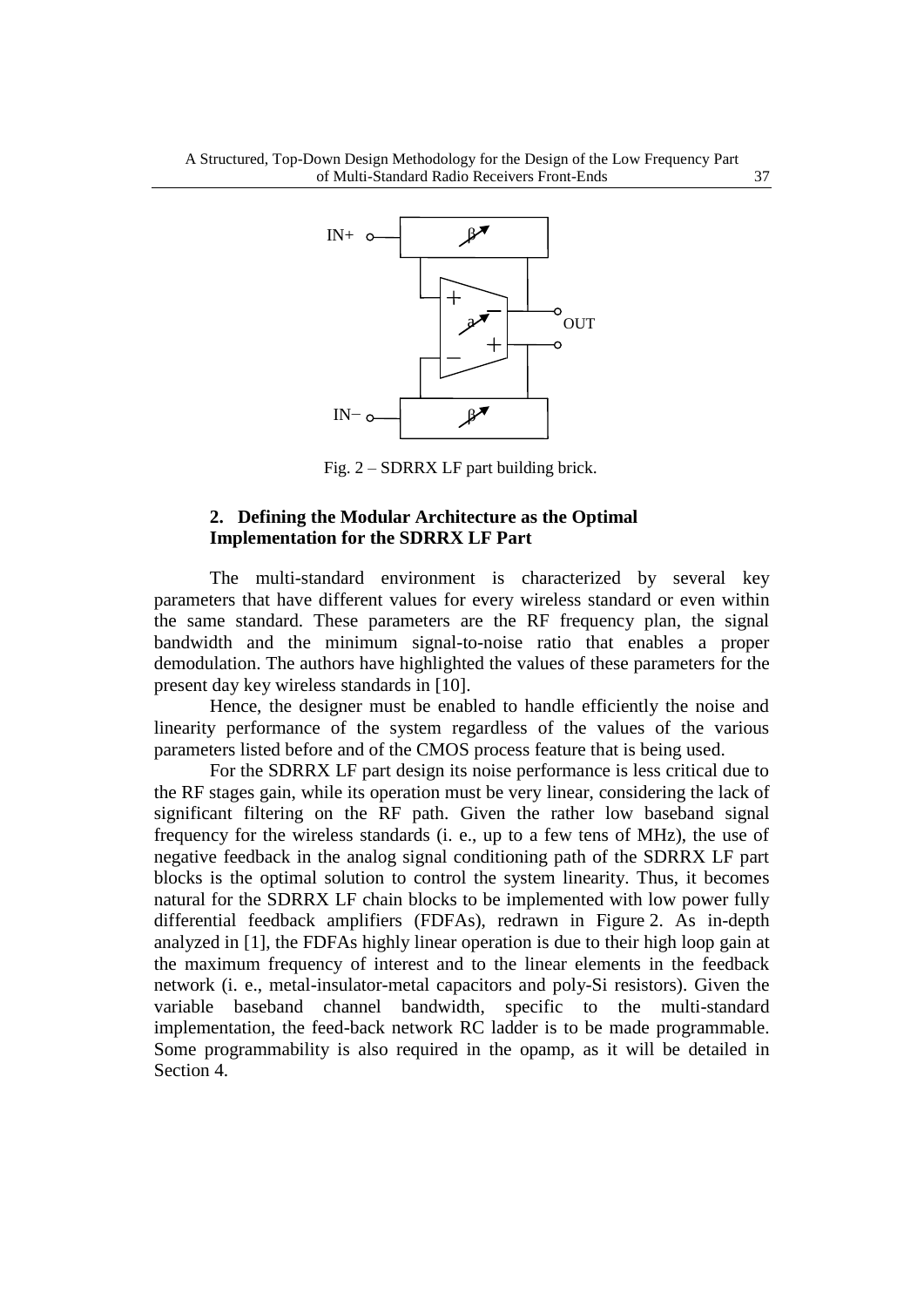

Fig. 3 – The modular architecture of the SDRRX LF blocks a. mixer TIA stage; b. the LPF and c. the VGA.

The FDFA is assumed to have a voltage feedback at the input and a current feedback at the output of the base amplifier. Thus, the system acts as a voltage amplifier. Managing voltages represents the natural solution in the analog conditioning of the downconverted RF signal in a CMOS process, which benefits from the capacitive input impedance of the MOS device.

Moreover if used efficiently this approach enables the design porting to lower feature size CMOS processes with minimal design effort and with best results. The negative feedback will inherently alleviate specific issues of a deepsubmicron CMOS implementation (e. g., leakage).

Thus, all the SDRRX LF blocks (i. e., the TIA, the LPF and the VGA) will be implemented by using a sequence of modules based on the FDFA of Figure 2, as it is shown in the example of Figure 3.

First the mixer transimpedance amplifier will be based on one single FDFA cell embedding a simple, one pole, RC feedback network. Thus, the mixer stage has also a first order low pass filter characteristic that will reduce the level of near-by blockers.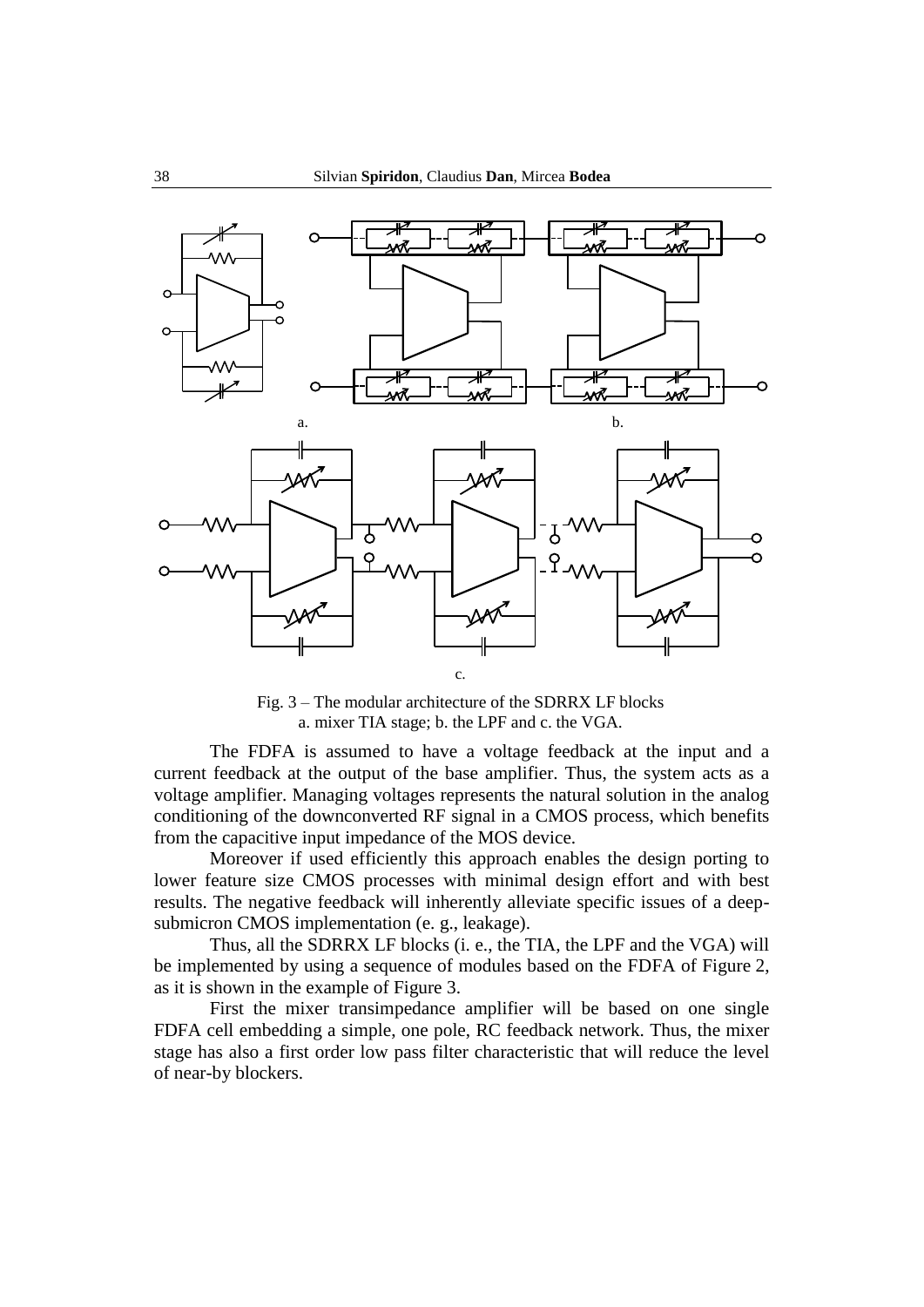Second, the LPF order, and thus the number of FDFA cells that will be used in building it, is given by the key trade-off shaping the SDRRX LF part design. In [5] the authors have analyzed in-depth this trade-off between the LPF order and the ADC specifications of resolution and speed. For the most popular wireless standards an analog LPF order of 4 was found as the optimal choice; hence the representation of two bi-quad cells in the example of Figure 3.b, each made of one FDFA circuit with RC feedback. Nevertheless, considering the fast rate at which the ADC power efficiency improves the analog LPF order, and thus the RX area, the LPF can be further reduced.

Finally, the VGA generic block diagram is depicted in Figure 3.c. The optimal number of stages is found from the trade-off between the circuit linearity and its power consumption. In [11] the authors have analyzed the optimal number of stages for a VGA build for wireless applications and found that 7 stages represents the optimal choice for a dynamic range of 84 dB. Each stage is made out of a FDFA with a feedback network made out of programmable feedback resistors to achieve the variable gain in parallel with an optional feedback capacitor that limits the noise bandwidth.

# **3. Baseband Amplifier Power Optimisation Considering the Multistandard Design Constraints**

Once the SDRRX LF blocks topology has been defined, the designer focus shifts towards identifying the constraints of the multi-standard environment on the key active component that is the baseband amplifier.

A multi-standard environment assumes multiple bandwidths for the baseband channel. Lately, variable signal bandwidths are foreseen even within the same wireless standards.

Thus, the SDDRX LF part bandwidth needs to be made programmable by implementing the FDFA feedback network with programmable arrays of resistors and capacitors. A one stage design for the base amplifier would be sensitive to changes in its feedback network, since its load is actually changing depending on the wanted bandwidth value. Thus the optimal choice for the opamp is to be implemented by two stages. The opamp output stage acts as a buffer, and thus reduce the loading effect on its intrinsic parameters, mainly on the opamp gainbandwidth product (GBW).

A true re-configurable receiver must optimally trade-off its power consumption with the baseband signal bandwidth. The major constraints on the FDFA current consumption are set by four factors: Noise, Linearity, Stability and Current driving capability. Further on we will address the four factors from the perspective of a flexible baseband bandwidth.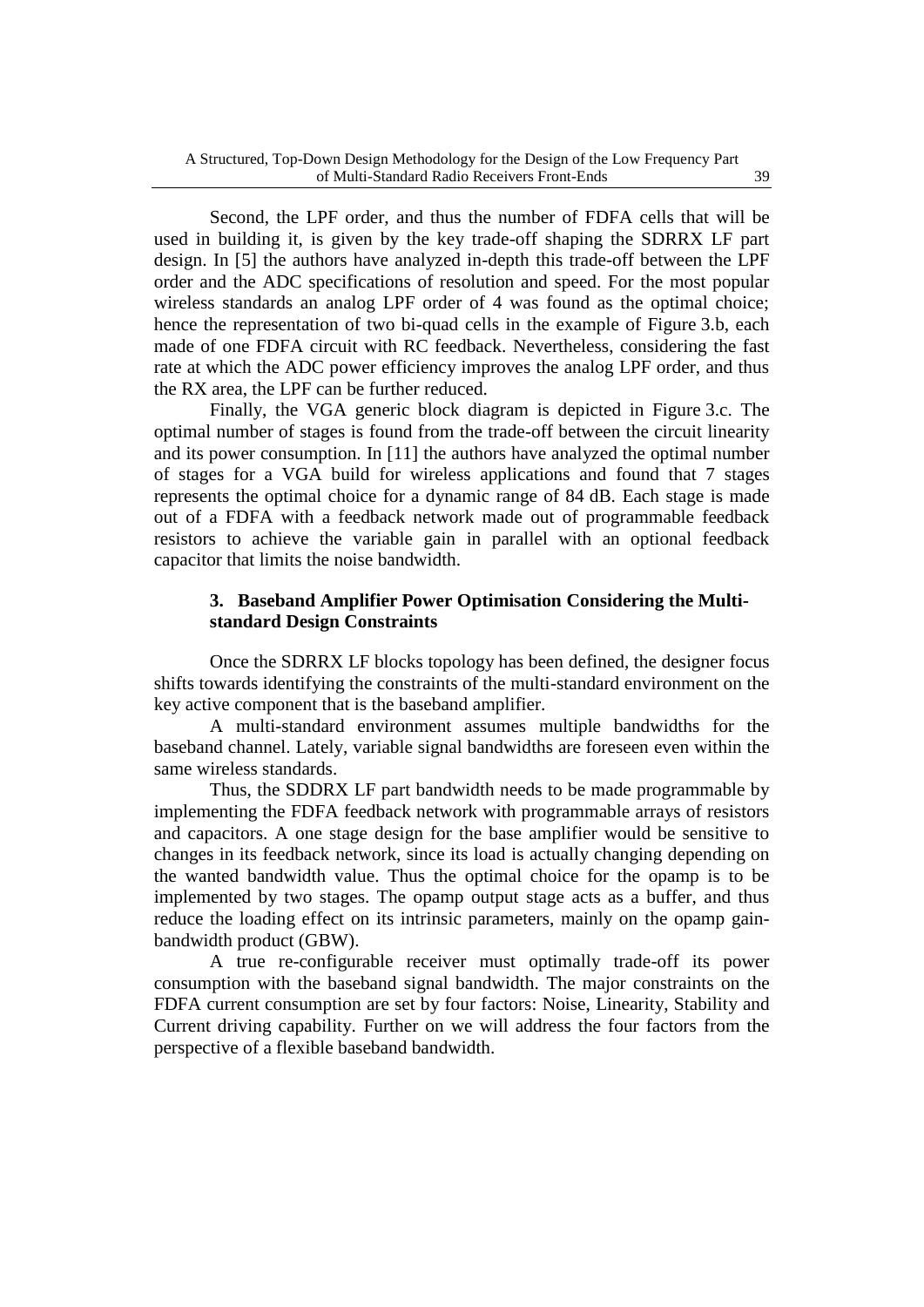|                                                     | Table 1                                                                                                                                                            |
|-----------------------------------------------------|--------------------------------------------------------------------------------------------------------------------------------------------------------------------|
| The Major Constraints on the FDFA Power Consumption |                                                                                                                                                                    |
| Parameter                                           | Impact on the opamp power consumption                                                                                                                              |
| <b>Noise</b>                                        | Sets a first lower limit for the opamp first stage current, as the<br>noise performance is inverse proportional with the first stage<br>transconductance, $g_{mI}$ |
| Linearity                                           | Sets another lower limit for the opamp first stage current, as the<br>FDFA linearity performance is proportional with BW/GBW<br>and GBW is set by $g_{mI}$ .       |
| Stability                                           | Sets a first lower limit for the opamp second stage current, as<br>the phase margin is proportional with the second stage<br>transconductance, $gmII$              |
| Current drive                                       | Sets another lower limit for the opamp second stage current<br>required to prevent slewing                                                                         |

First of all, for all the envisaged standards, the receiver foresees a 3 dB minimum NF and, thus, a constant noise spectral density for the baseband chain blocks [12]. This first constraint blocks the current through the FDFA base amplifier input stage and sets the feed-back network resistors value.

Secondly, the FDFA linearity performance is proportional with BW/GBW, the ratio between the maximum frequency of interest (BW) and the opamp GBW [1, 4]. Hence, for the standards with smaller BW, the opamp GBW can be also lowered accordingly.

Thirdly, the FDFA opamp stability requirement (i. e., a phase margin larger than 60°) are met with enough output current in the final opamp stage. When the required BW is smaller, the feedback network capacitance will be increased accordingly. This capacitance (in the order of a couple pF) is the dominant part of the opamp load capacitance. This constraint blocks the output stage quiescent current.

Finally, the output stage current drive capability should be the same with respect to the variable signal bandwidth. Since the output stage current drive capability is linked to the DC quiescent current, it naturally results the optimal choice for a power efficient design is a class AB output stage.

Table 1 summarizes all the impact of all these constraints on the FA base amplifier design.

#### **4. Conclusions**

This paper presented the structured, top-down, system level to circuit level design methodology used in building the modern direct conversion SDRRXs LF part. After the key system level constraints are identified, becomes clear that the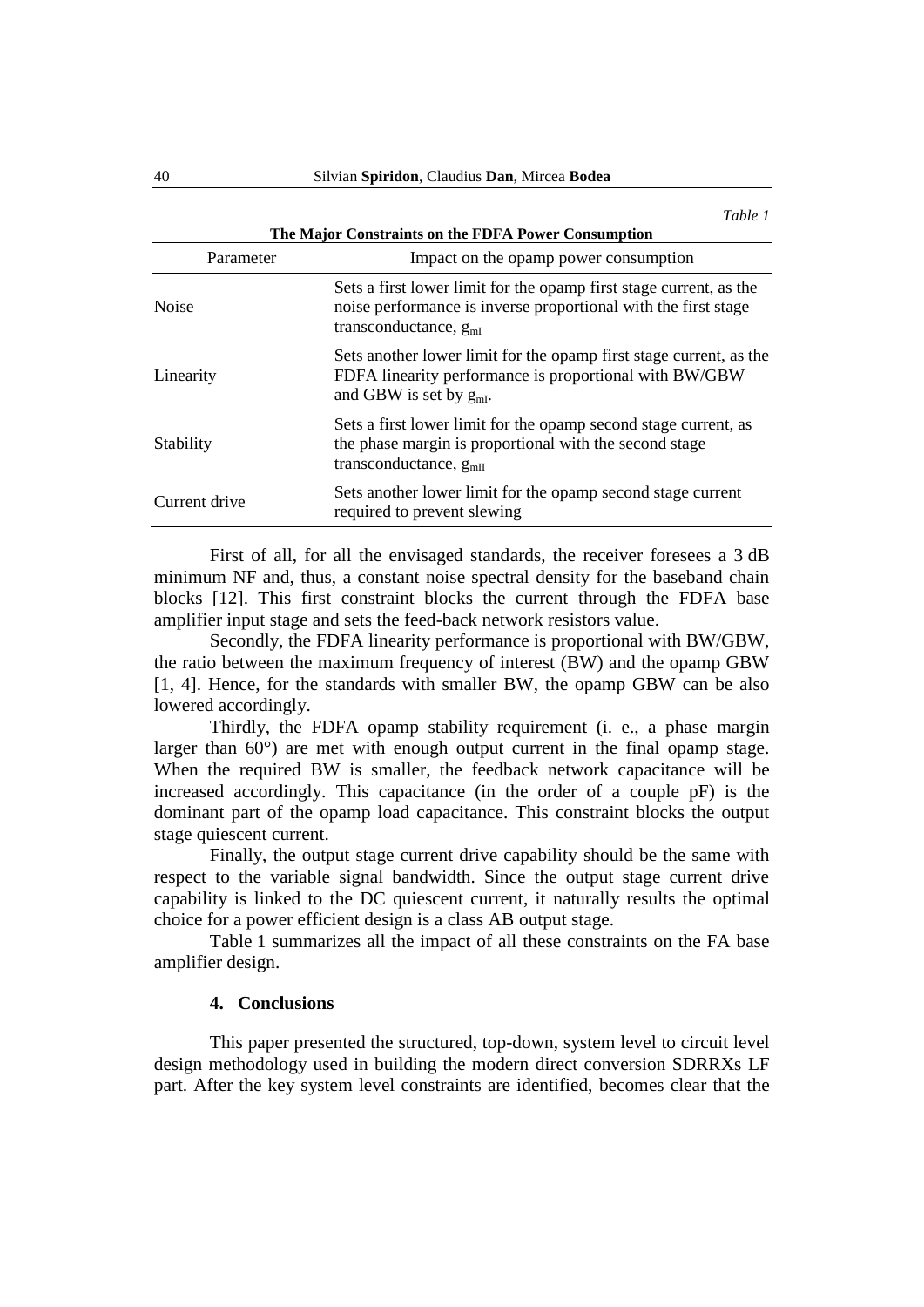circuit must handle efficiently the noise and linearity performance. Thus the optimal SDRRX LF part architecture consists of a modular implementation based on low power FDFAs embedding a linear feedback network based on poly-Si resistors and on metal-insulator-metal capacitors. Given the rather low frequency of the baseband signal bandwidth, the negative feedback provides the most power efficient method to control the system's linearity and noise performance. Also, it is the best option to alleviate the side effects of deep sub-micron CMOS processes (e. g., leakage). Finally, and most importantly in today's design environment, the usage of a modular concept facilitates design porting to newer lower feature size of the CMOS technological node.

Thus, from the circuit design point of view, the designer main focus is the power optimization of the FDFA base amplifier. Since the multi-standard environment is characterized by multiple signal bandwidths, the FDFAs feedback networks will contain programmable arrays of resistor and capacitor elements. Thus, a two stage opamp design alleviates the loading effect of the programmable RC array on its intrinsic parameters, mainly on its gain-bandwidth product (GBW). And a class-AB output stage is the optimal choice for improving the opamp's power efficiency.

### A C K N O W L E D G M E N T

The authors would like to express their acknowledgment to Dr. Frank Op't Eynde for the fruitful discussions on the topic.

### **REFERENCES**

- 1. *S. Spiridon,* Analysis and Design of Monolithic CMOS Software Defined Radio Receivers, PhD Thesis, "POLITEHNICA" University of Bucharest, Editura Tehnică, 2011.
- 2. *T. H. Lee*, The Design of CMOS Radio-Frequency Integrated Circuits, 2nd Edition, Cambridge University Press, 2004, pp. 710-713.
- 3. *S. Spiridon, F. Spiridon*, *C. Dan*, *M. Bodea*, Making Homodyne Receivers Ready for Monolithic Integration in Multi-Standard Wireless Transceivers, Annals of Academy of Romanian Scientists, Series on Science and Technology of Information, Vol. 3, No. 2, pp. 73-80, 2010.
- 4. *S. Spiridon, F. Spiridon*, *C. Dan*, *M. Bodea*, An analysis of CMOS re-configurable multistandard radio receivers building blocks core, Revue Roumaine des Sciences Techniques, Série Électrotechnique et Énergétique, Issue 1, 2011.
- 5. *S. Spiridon, C. Dan*, *M. Bodea,* Filter Partitioning Optimum Strategy in Homodyne Multi-Standard Radio Receivers, Proceedings of the 7th Conference on Ph.D. Research in Microelectronics and Electronics PRIME 2011, July 2011, pp.9-13.
- 6. *S. Spiridon, F. Spiridon, C. Dan*, *M. Bodea,* Smart Gain Partitioning for Noise Linearity Trade-Off Optimization in Multi-Standard Radio Receivers, Proceedings of the 18<sup>th</sup> International Conference Mixed Design of Integrated Circuits and Systems, MIXDES 2011, June 2011, pp. 466-469.